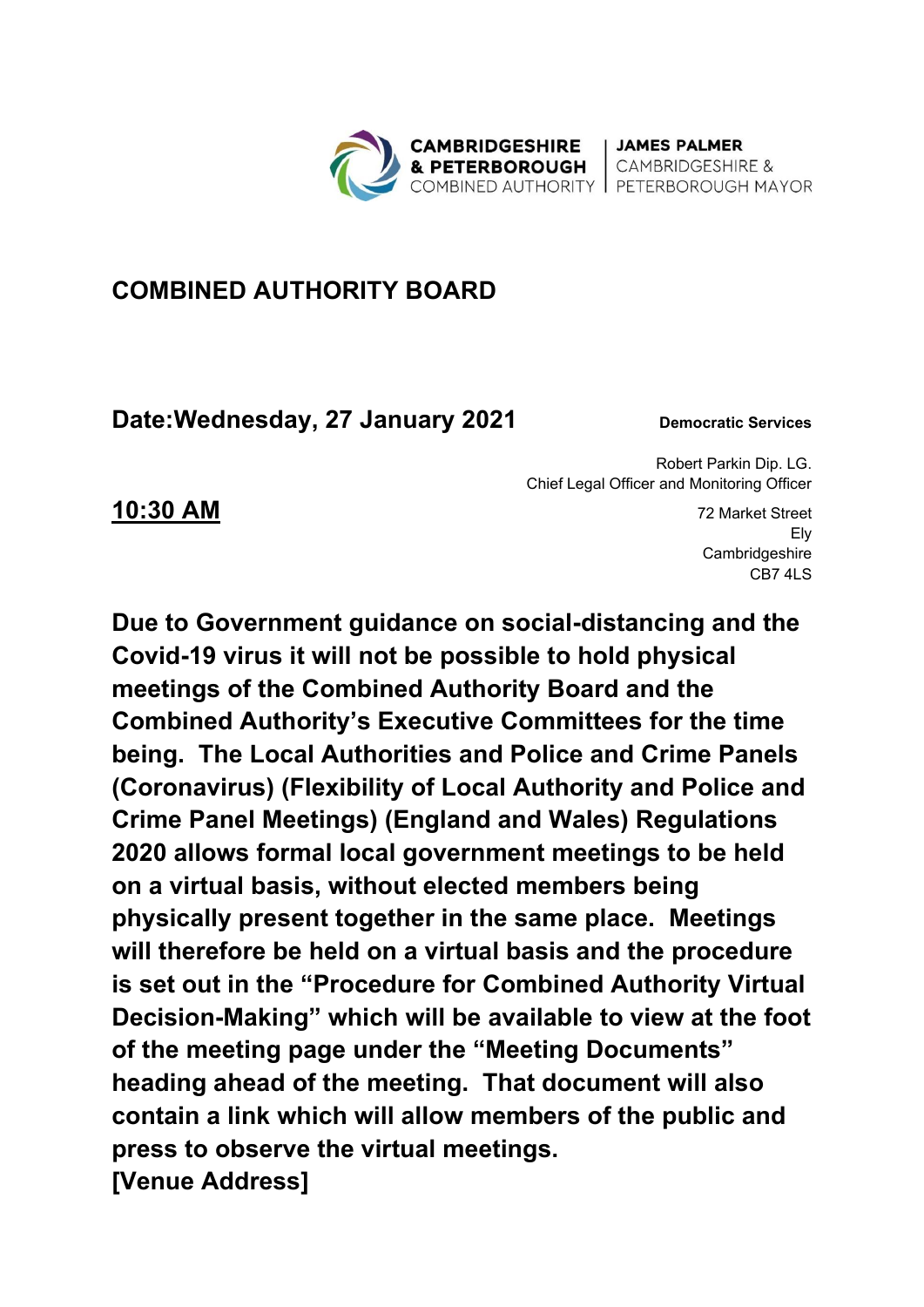# **AGENDA**

### **Open to Public and Press**

#### **Part 1 - Governance Items**

| 1.1        | Announcements, Apologies and Declarations of Interest                                                                                                                                                    |             |
|------------|----------------------------------------------------------------------------------------------------------------------------------------------------------------------------------------------------------|-------------|
| 1.2        | Minutes - 25 November 2020                                                                                                                                                                               | $1 - 28$    |
| 1.3        | <b>Petitions</b>                                                                                                                                                                                         |             |
| 1.4<br>1.5 | <b>Public Questions</b><br>Arrangements for public questions can be viewed in Chapter 5,<br>Paragraphs 18 to 18.16 of the Constitution which can be viewed here<br>- Constitution<br><b>Forward Plan</b> | $29 - 68$   |
|            |                                                                                                                                                                                                          |             |
| 1.6        | <b>Change in Membership - Transport and Infrastructure Committee</b>                                                                                                                                     | $69 - 72$   |
| 1.7        | <b>Appointment of Combined Authority Returning Officer</b>                                                                                                                                               | $73 - 76$   |
| 1.8        | <b>Performance Report</b>                                                                                                                                                                                | $77 - 82$   |
| 1.9        | <b>Combined Authority Monitoring and Evaluation Framework 2021</b>                                                                                                                                       | $83 - 170$  |
| 1.10       | <b>Combined Authority Business Plan and Annual Report 2021-22</b>                                                                                                                                        | 171 - 200   |
| 1.11       | <b>Relationship between Risk and Change Control</b>                                                                                                                                                      | $201 - 244$ |
|            | Part 2 - Finance                                                                                                                                                                                         |             |
| 2.1        | <b>Budget Monitor Update Report January 2021</b>                                                                                                                                                         | $245 - 268$ |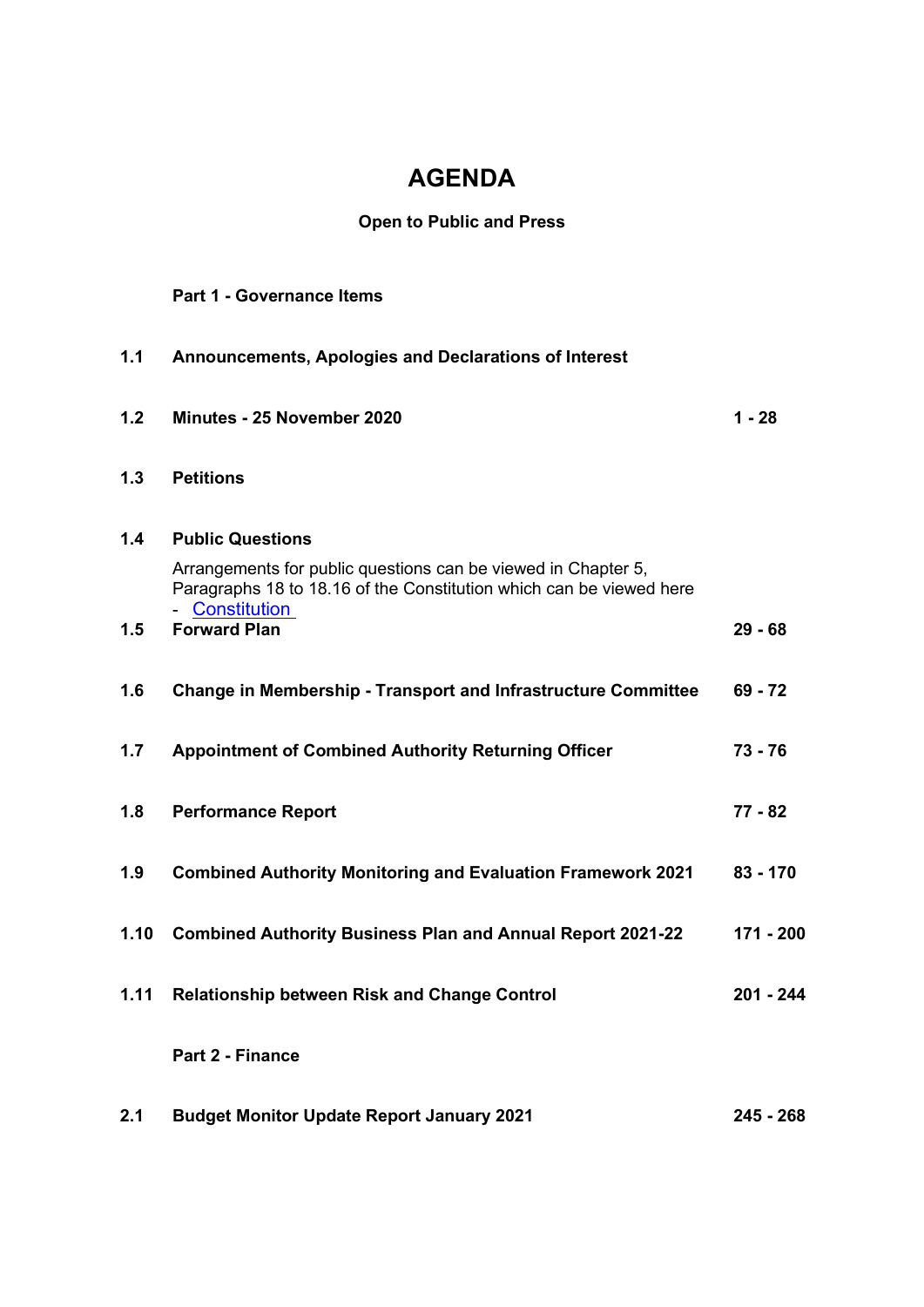| 2.2 | Mayor's Budget 2021-22                                                                                    | $269 - 272$ |
|-----|-----------------------------------------------------------------------------------------------------------|-------------|
| 2.3 | 2021-22 Budget and Medium Term Financial Plan 2021-2025                                                   | $273 - 316$ |
| 2.4 | <b>Transport Levy 2021-22</b>                                                                             | $317 - 320$ |
|     | <b>Part 3 - Combined Authority Decisions</b>                                                              |             |
| 3.1 | <b>CAM Update January 2021</b>                                                                            |             |
|     | This report has been withdrawn.                                                                           |             |
| 3.2 | Market Towns Programme Investment Prospectus - Approval of<br><b>Third Tranche of Project Proposals</b>   | $321 - 328$ |
| 3.3 | <b>Business Growth Service - Growth Company Board</b>                                                     | $329 - 370$ |
|     | By Recommendation to the Combined Authority                                                               |             |
|     | Part 4 - Transport and Infrastructure Committee Recommendations                                           |             |
|     | to the Combined Authority                                                                                 |             |
| 4.1 | <b>A16 Norwood Improvements</b>                                                                           | 371 - 372   |
| 4.2 | <b>London Luton Airport Air Space (Stack) Consultation</b>                                                | $373 - 374$ |
| 4.3 | <b>Greater Cambridge Partnership Consultations - Waterbeach to</b><br><b>Cambridge and Eastern Access</b> | $375 - 380$ |
|     | Part 5 - Housing and Communities Committee Recommendations<br>to the Combined Authority                   |             |
| 5.1 | <b>Community Land Trusts Business Case</b>                                                                | $381 - 390$ |
|     | Part 6 - Business Board Recommendations to the Combined<br><b>Authority</b>                               |             |
| 6.1 | Local Growth Fund Programme Management Review January 2021                                                | $391 - 398$ |
| 6.2 | University of Peterborough Phase 2 - Incorporation of PropCo2                                             | $399 - 418$ |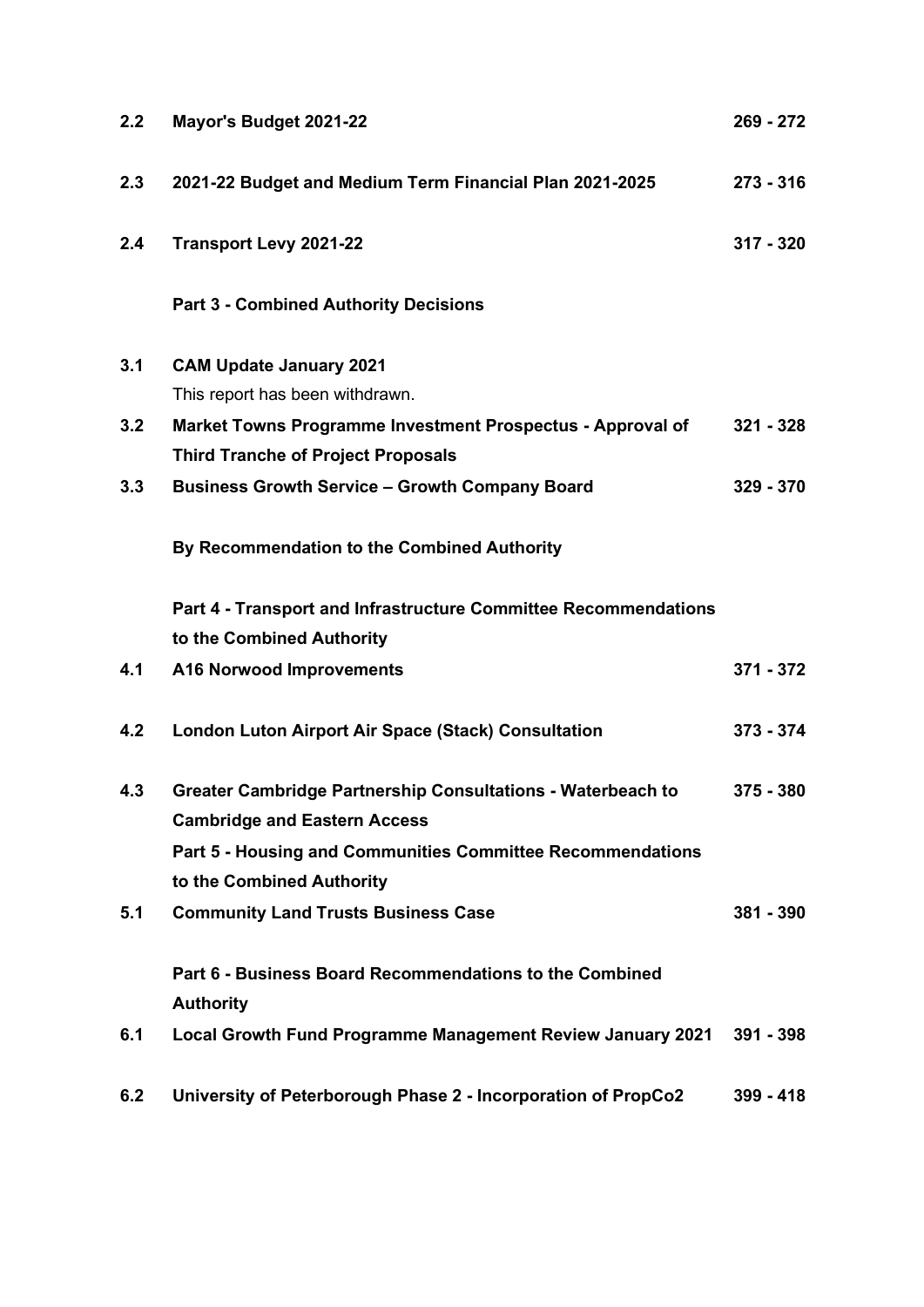- **6.3 University of Peterborough Phase 2 Manufacturing and Materials Research and Development Centre Project 419 - 424**
- **6.4 Local Enterprise Partnership Partnering Strategy 425 426**

The Combined Authority Board comprises the following members:

*For more information about this meeting, including access arrangements and facilities for people with disabilities, please contact* 

The Combined Authority is committed to open government and members of the public are welcome to attend Committee meetings. It supports the principle of transparency and encourages filming, recording and taking photographs at meetings that are open to the public. It also welcomes the use of social networking and micro-blogging websites (such as Twitter and Facebook) to communicate with people about what is happening, as it happens.

Public speaking on the agenda items above is encouraged. Speakers must register their wish to speak by making a request in writing to the Monitoring Officer (Robert Parkin) no later than 12.00 noon three working days before the day of the meeting at [robert.parkin@cambridgeshirepeterborough-ca.gov.uk.](mailto:robert.parkin@cambridgeshirepeterborough-ca.gov.uk) The request must include the name, address and contact details of the person wishing to speak, together with the full text of the question to be asked.

For more information about this meeting, please contact Richenda Greenhill at [Richenda.Greenhill@cambridgeshire.gov.uk](mailto:Richenda.Greenhill@cambridgeshire.gov.uk) or on 01223 699171.

Mayor James Palmer

Austen Adams

Councillor Anna Bailey

Councillor Chris Boden

Councillor Steve Count

Councillor Ryan Fuller

Councillor Lewis Herbert

Councillor John Holdich